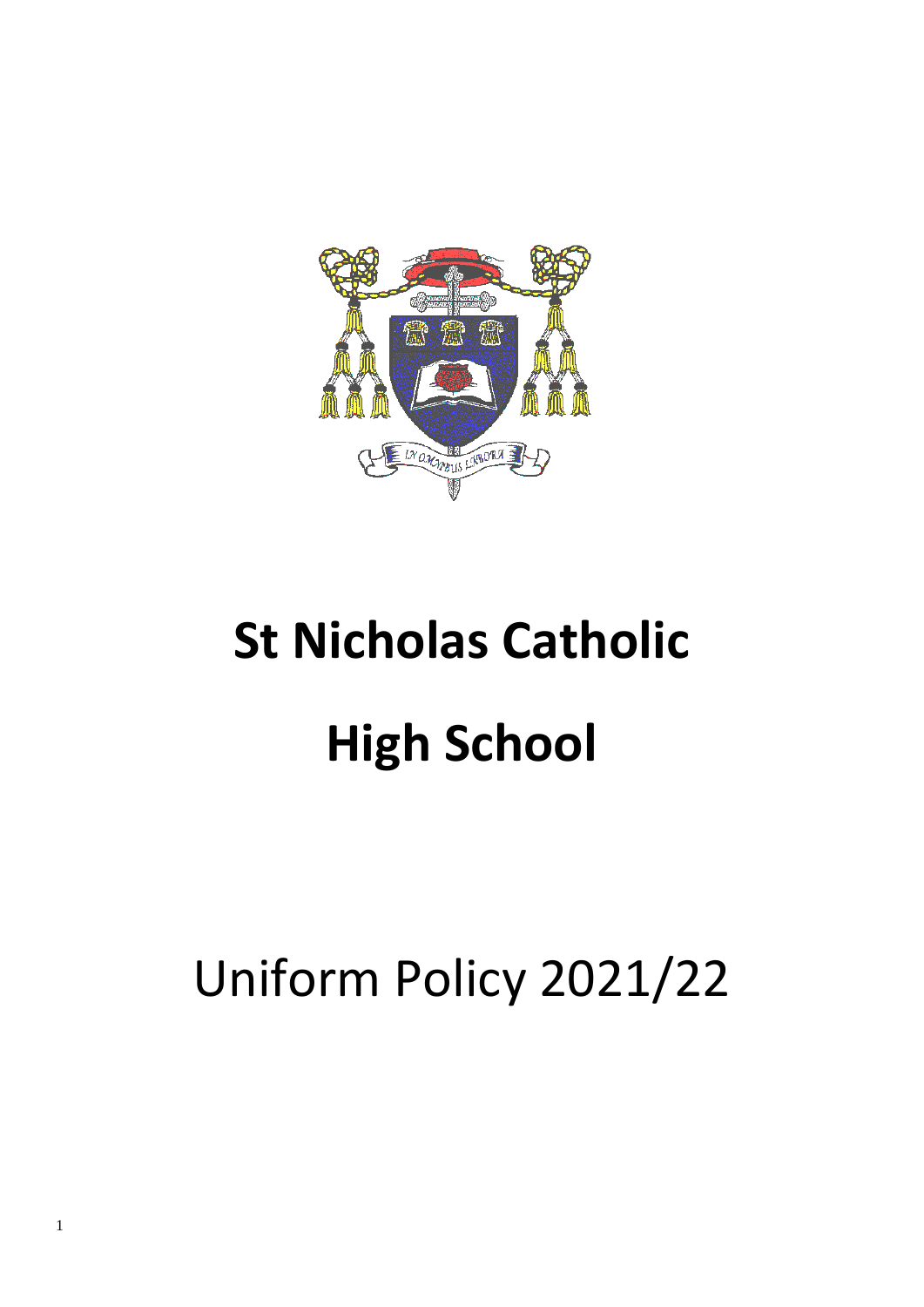# **Version Control**

| <b>Current</b><br>version | <b>Previous</b><br>version | Summary of changes made                            |
|---------------------------|----------------------------|----------------------------------------------------|
| May 2021                  | November<br>2020           | Haircuts and Hair styles section added             |
| May 2021                  | November<br>2020           | Removal of all references to School Uniform Shop   |
| May 2021                  | November<br>2020           | Removal of 'Due to the growth of a child'          |
| May 2021                  | November<br>2020           | Addition of Haircuts and Hairstyles and Appendix A |

| <b>Policy Impact Statement</b>    |                           |  |  |  |  |
|-----------------------------------|---------------------------|--|--|--|--|
| <b>Policy:</b>                    |                           |  |  |  |  |
| This Policy has been implemented: |                           |  |  |  |  |
| Fully                             |                           |  |  |  |  |
| Partially                         |                           |  |  |  |  |
| Occasionally                      |                           |  |  |  |  |
| Not at all (give reasons why)     |                           |  |  |  |  |
|                                   |                           |  |  |  |  |
| What revisions need to be made:   |                           |  |  |  |  |
| To the Policy?                    | See Version Control Above |  |  |  |  |
| To its implementation?            |                           |  |  |  |  |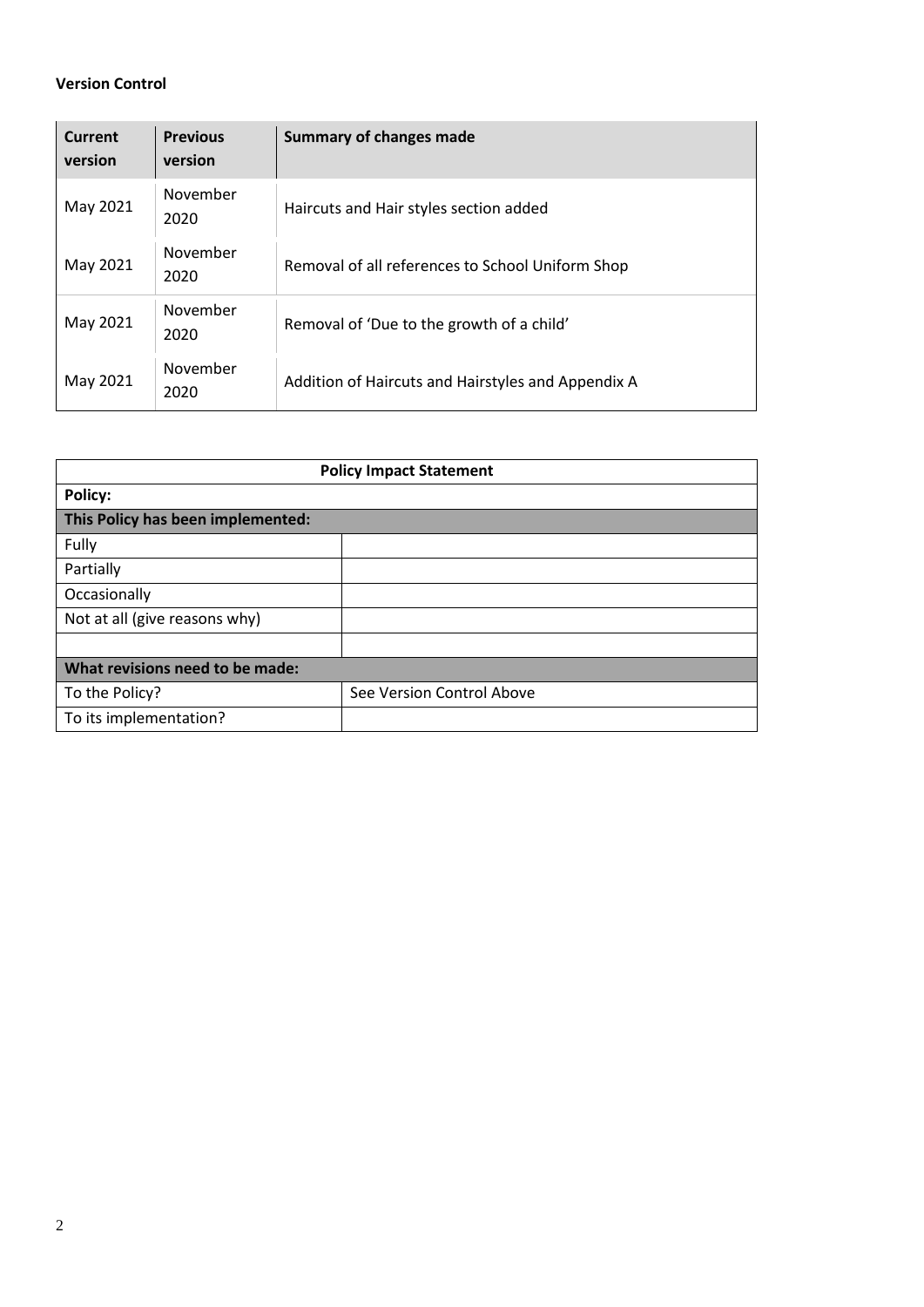A high standard of personal appearance is expected of all students. Any student at school in non-uniform clothing may be expected to wear items of uniform provided by the school for that day and / or be internally excluded.

This policy is informed by Department for Education Publication: School uniform Guidance for governing bodies, school leaders, school staff and local authorities (September 2013). In the formulation of this policy, due regard has been given to the school's responsibilities under the Public Sector Equality Duty, further details of which can be found in Appendix A.

| <b>Uniform</b>                                     | <b>Additional Information</b>                                                                                                                                                                                                                                                                                                                                                                                                                                                                                                                   |
|----------------------------------------------------|-------------------------------------------------------------------------------------------------------------------------------------------------------------------------------------------------------------------------------------------------------------------------------------------------------------------------------------------------------------------------------------------------------------------------------------------------------------------------------------------------------------------------------------------------|
| School Teal Badged Blazer (Male/Female<br>fitting) | Purchased from the School                                                                                                                                                                                                                                                                                                                                                                                                                                                                                                                       |
| <b>School Tie</b>                                  | Purchased from the School                                                                                                                                                                                                                                                                                                                                                                                                                                                                                                                       |
| V Neck, long sleeved plain black jumper.           | Purchased from an external School's uniform supplier.                                                                                                                                                                                                                                                                                                                                                                                                                                                                                           |
| White Shirt                                        | Purchased from an external School's uniform supplier.                                                                                                                                                                                                                                                                                                                                                                                                                                                                                           |
| Formal Creased Black School Trouser                | Purchased from an external school uniform supplier.<br>School Trousers must be of a formal style and creased.<br>They must fit above the hips in an appropriate manner.<br>Tight, slim or skinny fit trousers are not acceptable, even if<br>they are purchased from a shop marketing them as a school<br>trouser.                                                                                                                                                                                                                              |
| School supplied skirt with badge                   | Purchased from the school. Skirts are distinctive to the<br>school and as such can only be purchased from the School's<br>Uniform supplier. At the time of purchase a school skirt<br>should be fitted at knee length; it is likely that a new skirt<br>will be needed in the future. If a skirt is worn 3" or more<br>above the knee, then a new skirt must be purchased.                                                                                                                                                                      |
| <b>Black socks</b>                                 | Socks must be worn below the knee                                                                                                                                                                                                                                                                                                                                                                                                                                                                                                               |
| <b>Black plain tights</b>                          |                                                                                                                                                                                                                                                                                                                                                                                                                                                                                                                                                 |
| Plain black footwear                               | Footwear should be leather and plain black with no colour<br>or flashes of colour. Canvas shoes or ballet shoes are not to<br>be worn not least for health and safety reasons. No sports<br>branded footwear is allowed. Footwear should be formal in<br>appearance and not resemble a trainer which means that<br>they should not have a trainer style lace or a sports sole.<br>The school has the final decision over the suitability of<br>footwear. Examples of styles which are/are not acceptable<br>can be found on the school website. |
| White Apron for Food Technology                    |                                                                                                                                                                                                                                                                                                                                                                                                                                                                                                                                                 |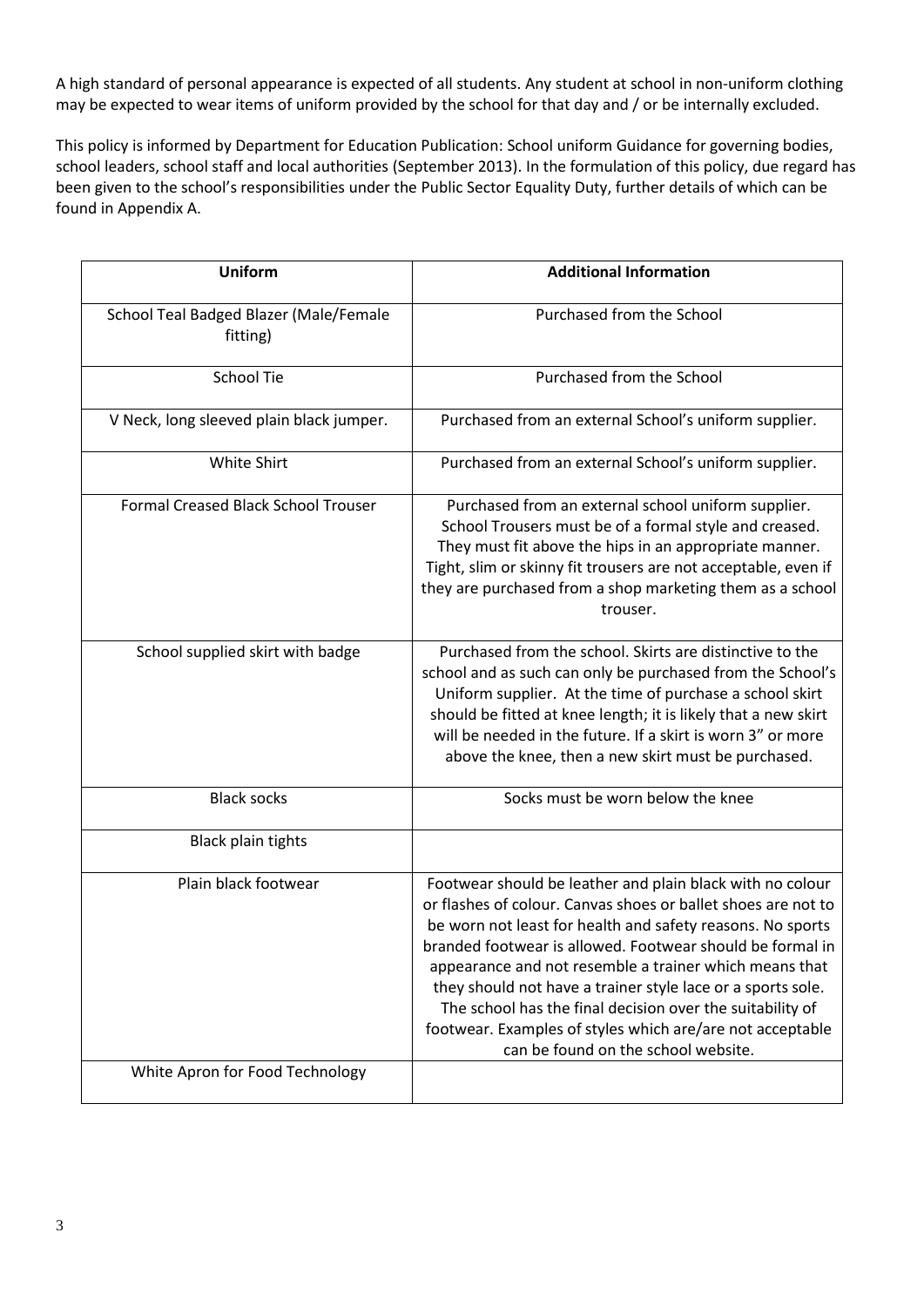#### **Compulsory P.E. Kit**

| P.E. Kit                                                 | <b>Additional Information</b>                                   |
|----------------------------------------------------------|-----------------------------------------------------------------|
| Reversible rugby/football shirt                          | Purchased from the School                                       |
| Navy blue polo shirt with a sky-blue stripes<br>(badged) | Purchased from the School                                       |
| Navy shorts with a sky-blue stripe                       | Purchased from the School                                       |
| Navy games skort with a sky-blue stripe                  | Purchased from the School for use during<br>netball and hockey. |
| Navy blue/sky blue hooped design knee socks              | Purchased from the School                                       |
| Plain white ankle sports socks                           |                                                                 |
| Trainers and football/hockey boots                       |                                                                 |
| Shin pads                                                |                                                                 |
| Towel                                                    |                                                                 |
| <b>Gum Shield</b>                                        |                                                                 |

#### **Optional P.E. Kit**

All of the below items can be purchased as an optional extra with the intent to keep the students warm but no other similar items are to be worn.

| P.E. Kit                                       | <b>Additional Information</b>                                                |
|------------------------------------------------|------------------------------------------------------------------------------|
| Plain navy blue/black sweatshirt with no hood. | Must be an unbranded item                                                    |
| Plain navy jog pants.                          | Must be an unbranded item                                                    |
| Navy/black leggings                            | Must be an unbranded item. (Leggings must be<br>worn with shorts or a skort) |

Students who purchased P.E. Items in previous years can continue to wear older versions of rugby/football shirts and socks.

#### **Haircuts and Hair styles**

The School recognises that changing hairstyles are part of everyday society. However, school is a learning environment for children and young adults who can be at a vulnerable stage of their life. As such, the School has decided that some styles are not appropriate at school.

The following haircuts and / or hair styles are not permitted at St Nicholas Catholic High School:

- Logos, styles or 'tram lines' cut or shaved into hair.
- Coloured hair dye with obvious differential from original colour.
- Fully shaven heads.
- Clear differential in hair across areas of the head.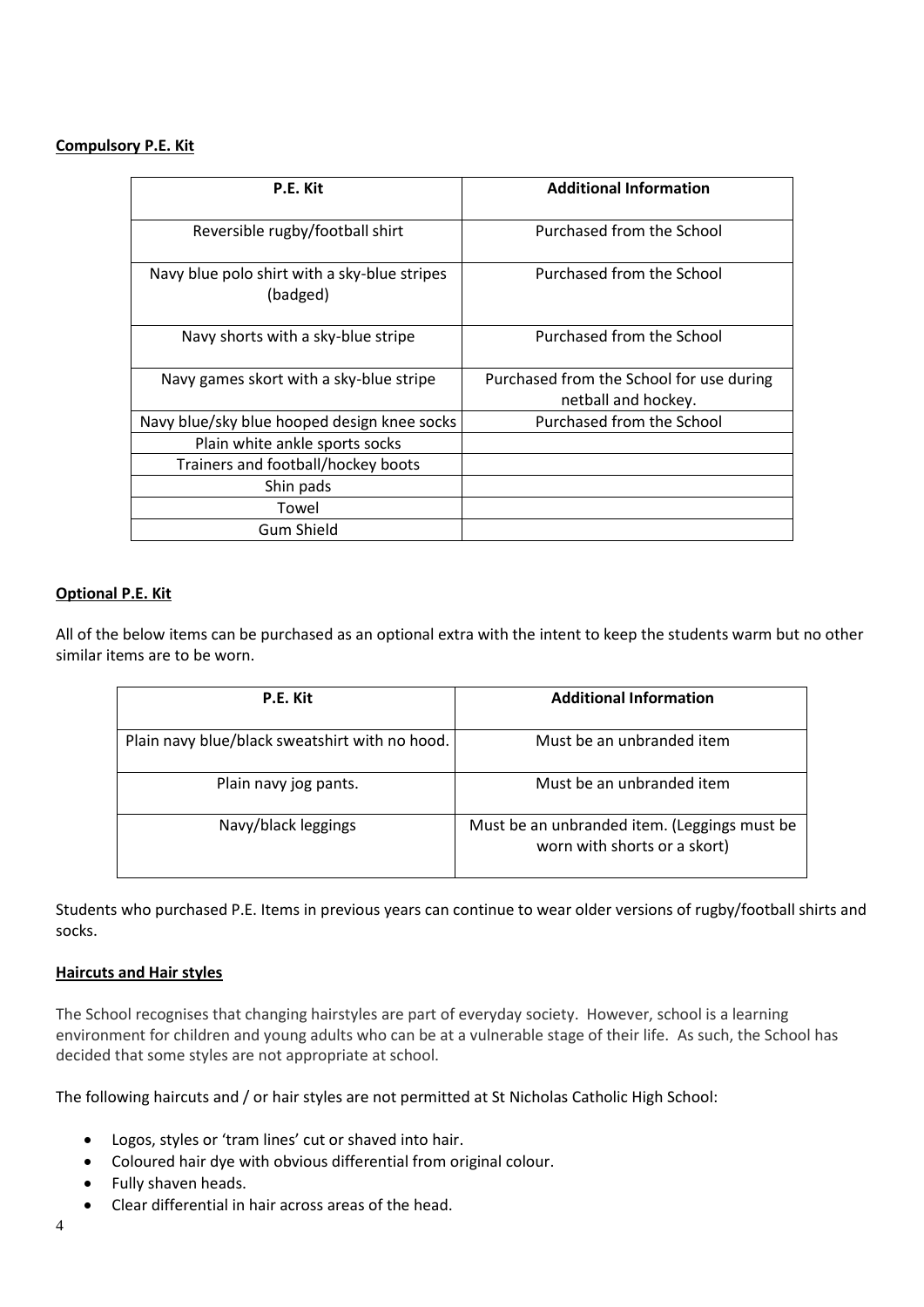- A cut shorter than a 'Number 2' on any part of the head.
- Hair extensions.
- Beads and / or other fashion hair accessories: this does not apply to religious and cultural symbols such as head scarves.

Hair covering the face should be tied back for health and safety reasons; hair bands and bobbles should be plain.

Parents or carers who have a concern regarding haircuts and / or styles not permitted for medical reasons, should always contact the school.

The School aims to be consistent in its approach to all students. An objective of this Policy is to be logical, clear, and demonstrate a consistent rationale that is applied fairly. The School will always aim to treat students fairly and consistently.

Details of the consequence for having a haircut and /or hair style that is not permitted can be found in the Behaviour Policy (Appendix One). The School will decide if further action is needed if the matter cannot be rectified in the short term. Parents / carers and students will be informed of any action being taken. A continued failure to meet the expectations is a deliberate and repeated defiance. Details of the consequence of this can be found in the Behaviour Policy (Appendix One).

Parents or carers who feel an approach is unfair or unreasonable, should always contact the School.

## **Additional Information**

To maintain the high standards of the school and its positive public image, the students are expected to wear an appropriate coat. Coats must not carry large branding, be made of leather or denim. Garments of any description which carry logos affiliated to any club are not permitted.

- $\triangleright$  The wearing of make-up/fake tan is not permitted in school
- $\triangleright$  Jewellery, accessories, or badges are not permitted in school. It is not acceptable to cover jewellery with a plaster and the item must be removed
- $\triangleright$  Nail varnish or any types of acrylic nails are not permitted
- ➢ Students are not permitted to have tattoos
- $\triangleright$  Coats and other outdoor clothing may not be worn within the school building
- $\triangleright$  Blazers must be worn at all times unless authorised by a teacher
- $\triangleright$  School shirts must have an unbuttoned down collar appropriate for the wearing of a tie and capable of being tucked into trousers or skirts neatly
- $\triangleright$  Hooded tops are not to be worn and this includes travel to and from school. Students have the option of wearing a coat when outside the building or wearing a plain, black v-neck woollen jumper, underneath the school blazer

Final decisions on matters involving uniform, standard of dress and/or appearance, any decision is at the Headteacher's discretion.

If you would like to check the suitability of an item before purchasing, please seek advice from the School.

| Reviewed by: Student Welfare & Progress |       |
|-----------------------------------------|-------|
| Committee                               | Date: |
|                                         |       |
| Ratified by Governing Body              | Date: |
|                                         |       |
| Review of Policy Due By                 | Date: |